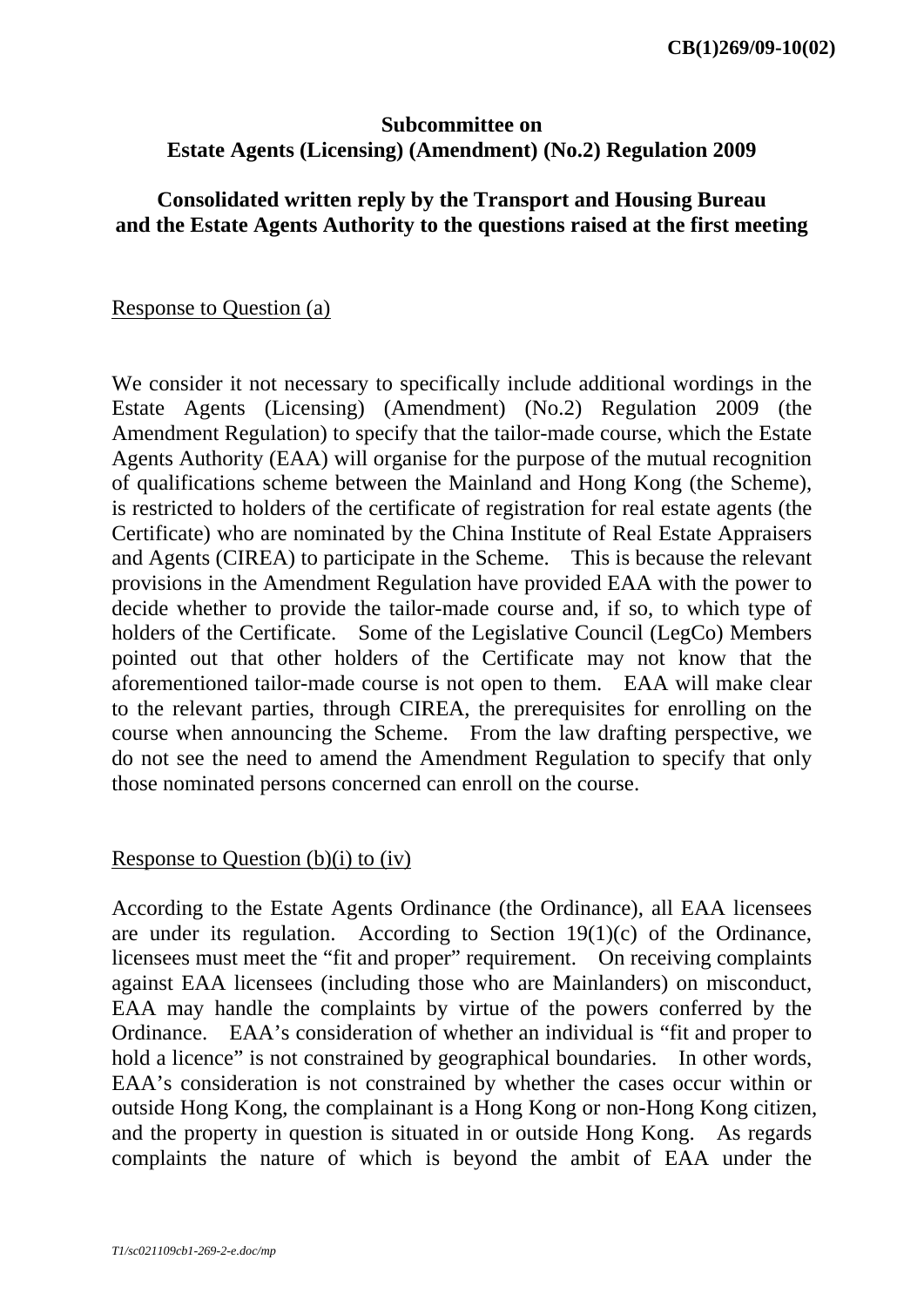Ordinance, EAA does not have the power to handle them at present or in future.

There will be no difference in the above situation between now and after the implementation of the Scheme.

One of the challenges which EAA faces in handling complaints about cases taking place in Hong Kong is collecting relevant information. Similarly, EAA will possibly encounter greater difficulty in collecting relevant information for cases taking place in the Mainland or outside Hong Kong.

Under the Scheme, EAA and CIREA will notify each other of the name lists of its own estate agents who have been disciplined and are holding the licences of the other side. EAA and CIREA will decide individually on the appropriate follow-up actions on those licensees disciplined by the other side.

Members are concerned that the Scheme may generate undue expectation among the public that EAA will have greater powers to handle complaints against cross-border property transactions following the launch of the Scheme. In this connection, EAA will, when announcing the Scheme, arrange publicity and public education as appropriate with a view to making the public understand that the objective of the Scheme is to bring forward the spirit of "the Mainland and Hong Kong Closer Economic Partnership Arrangement" to encourage mutual recognition of professional qualifications and promote exchange of professionals between the two places for mutual benefits.

# Response to Ouestion  $(b)(v)$

According to Section 14 of the Ordinance, any holder of an EAA licence shall have an address in Hong Kong to which all communications and notices may be sent. Under EAA's Proceedings Rules on Inquiry Hearings, the communications and notices sent by EAA to the address of a licensee shall be deemed to have been served on the fifth day after the date they are sent, unless there is evidence that they are not yet served. If a Mainlander holding an EAA licence fails to make a representation to EAA in respect of the complaint against him/ her or fails to attend the inquiry hearing of the Disciplinary Committee of EAA when a complaint case against him/ her is being dealt with by EAA, EAA may still proceed with the handling of the complaint according to the information available at the time. If, based on the information available at the time, the Disciplinary Committee rules that the licensee "is not a fit and proper person to hold a licence" and decides to revoke his/ her licence, the revocation of licence will not be withheld on the grounds that the licensee concerned has failed to make a representation to EAA in respect of the complaint against him/